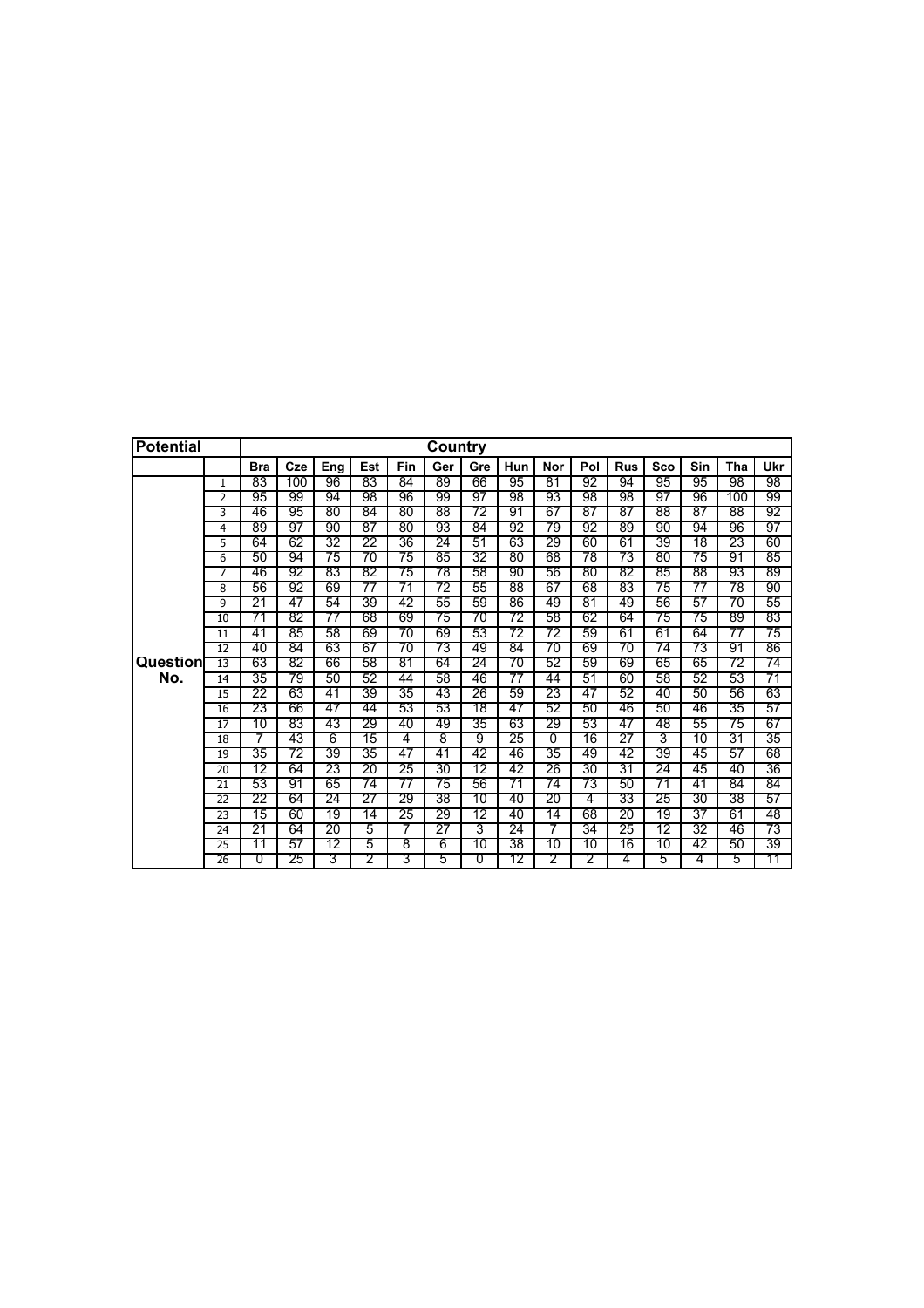| Number 1 |                                    |            |          |          |          |          | Country   |          |                |          |            |                |          |          |           |
|----------|------------------------------------|------------|----------|----------|----------|----------|-----------|----------|----------------|----------|------------|----------------|----------|----------|-----------|
|          |                                    | <b>Bra</b> | Cze      | Eng      | Est      | Fin      | Ger       | Gre      | Nor            | Pol      | <b>Rus</b> | Sco            | Sin      | Tha      | Ukr       |
|          | $\mathbf{1}$                       | 98         | 100      | 88       | 98       | 95       | 97        | 98       | 94             | 97       | 95         | 96             | 99       | 99       | 99        |
|          | 2                                  | 93         | 100      | 98       | 100      | 99       | 99        | 98       | 98             | 98       | 100        | 99             | 100      | 100      | 100       |
|          | 3                                  | 71         | 98       | 88       | 89       | 89       | 93        | 83       | 87             | 85       | 95         | 86             | 92       | 96       | 95        |
|          | 4                                  | 89<br>58   | 98<br>94 | 99<br>92 | 98<br>86 | 98<br>88 | 100<br>91 | 93<br>88 | 96<br>61       | 95<br>78 | 98<br>88   | 99<br>93       | 98<br>76 | 99<br>92 | 100<br>98 |
|          | 5<br>6                             | 56         | 98       | 84       | 68       | 79       | 85        | 76       | 75             | 77       | 90         | 90             | 92       | 97       | 95        |
|          | 7                                  | 88         | 98       | 96       | 98       | 98       | 99        | 92       | 96             | 96       | 94         | 95             | 97       | 96       | 99        |
|          | 8                                  | 65         | 96       | 91       | 91       | 90       | 95        | 76       | 80             | 69       | 79         | 92             | 96       | 97       | 96        |
|          | 9                                  | 53         | 98       | 74       | 76       | 79       | 85        | 65       | 81             | 81       | 86         | 87             | 95       | 98       | 95        |
|          | 10                                 | 36         | 94       | 66       | 69       | 73       | 66        | 41       | 66             | 72       | 72         | 83             | 92       | 94       | 77        |
|          | 11                                 | 29         | 98       | 71       | 85       | 65       | 75        | 72       | 67             | 85       | 77         | 86             | 96       | 95       | 91        |
|          | 12                                 | 55         | 99       | 84       | 75       | 83       | 90        | 71       | 79             | 89       | 77         | 95             | 98       | 99       | 96        |
|          | $\overline{13}$                    | 81         | 98       | 61       | 92       | 81       | 94        | 88       | 75             | 93       | 89         | 68             | 98       | 99       | 97        |
|          | 14                                 | 40         | 95       | 72       | 80       | 92       | 92        | 62       | 79             | 79       | 81         | 72             | 71       | 86       | 89        |
|          | 15                                 | 31         | 84       | 55       | 45       | 69       | 68        | 91       | 63             | 80       | 71         | 70             | 95       | 94       | 89        |
|          | 16                                 | 23         | 91       | 52       | 45       | 59       | 57        | 32       | 39             | 52       | 68         | 68             | 90       | 88       | 87        |
|          | 17a                                | 57         | 86       | 63       | 85       | 74       | 78        | 76       | 68             | 68       | 73         | 63             | 81       | 97       | 95        |
|          | 17 <sub>b</sub>                    | 59         | 78       | 69       | 83       | 80       | 76        | 78       | 70             | 68       | 66         | 73             | 79       | 97       | 94        |
|          | 18                                 | 35         | 87       | 31       | 17       | 30       | 13        | 36       | 42             | 29       | 61         | 21             | 55       | 68       | 45        |
|          | 19                                 | 29         | 73       | 49       | 60       | 65       | 70        | 41       | 44             | 61       | 52         | 58             | 74       | 84       | 73        |
|          | $\overline{20}$                    | 70         | 90       | 35       | 69       | 62       | 75        | 82       | 71             | 82       | 82         | 44             | 90       | 96       | 91        |
|          | $\overline{21}$<br>$\overline{22}$ | 34         | 97<br>95 | 27       | 83       | 53<br>63 | 68<br>69  | 69<br>62 | 60             | 83       | 85         | 28<br>39       | 94       | 94<br>95 | 97        |
| Question | 23                                 | 36<br>23   | 87       | 27<br>45 | 75<br>47 | 67       | 46        | 50       | 68<br>40       | 78<br>41 | 85<br>52   | 60             | 85<br>62 | 83       | 95<br>76  |
| No.      | 24                                 | 21         | 97       | 18       | 26       | 2        | 16        | 20       | 9              | 41       | 62         | 2              | 66       | 84       | 93        |
|          | $\overline{25}$                    | 7          | 71       | 19       | 26       | 24       | 26        | 18       | 24             | 38       | 39         | 20             | 73       | 77       | 64        |
|          | 26                                 | 29         | 75       | 36       | 42       | 40       | 65        | 30       | 37             | 46       | 58         | 45             | 82       | 89       | 80        |
|          | 27                                 | 12         | 50       | 21       | 35       | 24       | 33        | 18       | 51             | 28       | 36         | 19             | 75       | 92       | 60        |
|          | 28a                                | 5          | 46       | 13       | 3        | 7        | 6         | 1        | 6              | 7        | 24         | 13             | 39       | 46       | 6         |
|          | 28b                                | 5          | 79       | 33       | 5        | 27       | 35        | 1        | 21             | 7        | 19         | 24             | 57       | 57       | 18        |
|          | 29                                 | 60         | 97       | 27       | 73       | 49       | 76        | 59       | 51             | 84       | 60         | 15             | 93       | 91       | 92        |
|          | 30                                 | 4          | 74       | 13       | 44       | 16       | 37        | 19       | 19             | 54       | 45         | 7              | 72       | 69       | 82        |
|          | 31                                 | 5          | 84       | 11       | 58       | 24       | 45        | 45       | 28             | 51       | 65         | 5              | 67       | 76       | 83        |
|          | 32                                 | 9          | 58       | 18       | 11       | 25       | 17        | 16       | 9              | 15       | 18         | 16             | 50       | 62       | 41        |
|          | 33                                 | 33         | 95       | 16       | 81       | 25       | 70        | 37       | 38             | 80       | 43         | 10             | 91       | 95       | 95        |
|          | 34                                 | 17         | 60       | 6        | 21       | 17       | 11        | 12       | 17             | 26       | 18         | 3              | 18       | 68       | 71        |
|          | 35                                 | 10         | 89       | 18       | 27       | 36       | 26        | 36       | 20             | 37       | 51         | 6<br>17        | 65       | 80       | 84        |
|          | 36<br>37                           | 8<br>3     | 65<br>67 | 17<br>1  | 7<br>1   | 19<br>0  | 15<br>4   | 9<br>3   | 8<br>1         | 12<br>16 | 18<br>15   | $\overline{0}$ | 68<br>29 | 51<br>19 | 41<br>44  |
|          | 38                                 | 3          | 70       | 5        | 29       | 9        | 17        | 15       | 12             | 37       | 33         | 1              | 49       | 67       | 80        |
|          | 39                                 | 3          | 56       | 4        | 20       | 9        | 7         | 12       | 7              | 22       | 12         | 1              | 18       | 56       | 70        |
|          | 40                                 | 0          | 36       | 1        | 0        | 0        | 0         | 0        | $\overline{0}$ | 8        | 13         | 0              | 18       | 23       | 32        |
|          | 41                                 | 10         | 69       | 6        | 13       | 17       | 19        | 16       | 11             | 27       | 27         | 1              | 43       | 66       | 56        |
|          | 42                                 | 5          | 51       | 2        | 0        | 0        | 2         | 0        | 3              | 12       | 21         | 0              | 17       | 44       | 70        |
|          | 43                                 | 3          | 71       | 9        | 53       | 11       | 23        | 9        | 8              | 41       | 21         | 5              | 66       | 62       | 71        |
|          | 44a                                | 0          | 14       | 1        | 0        | 0        | 0         | 0        | 1              | 2        | 3          | 2              | 23       | 8        | 3         |
|          | 44b                                | 0          | 38       | 3        | 1        | 3        | 3         | 0        | 4              | 2        | 2          | 3              | 32       | 20       | 7         |
|          | 45                                 | 4          | 72       | 6        | 12       | 18       | 19        | 5        | 7              | 11       | 8          | 5              | 63       | 63       | 44        |
|          | 46                                 | 0          | 26       | 1        | 0        | 0        | 0         | 0        | 0              | 2        | 6          | 0              | 13       | 11       | 22        |
|          | 47                                 | 4          | 57       | 2        | 1        | 3        | 4         | 0        | 0              | 14       | 1          | 0              | 21       | 47       | 40        |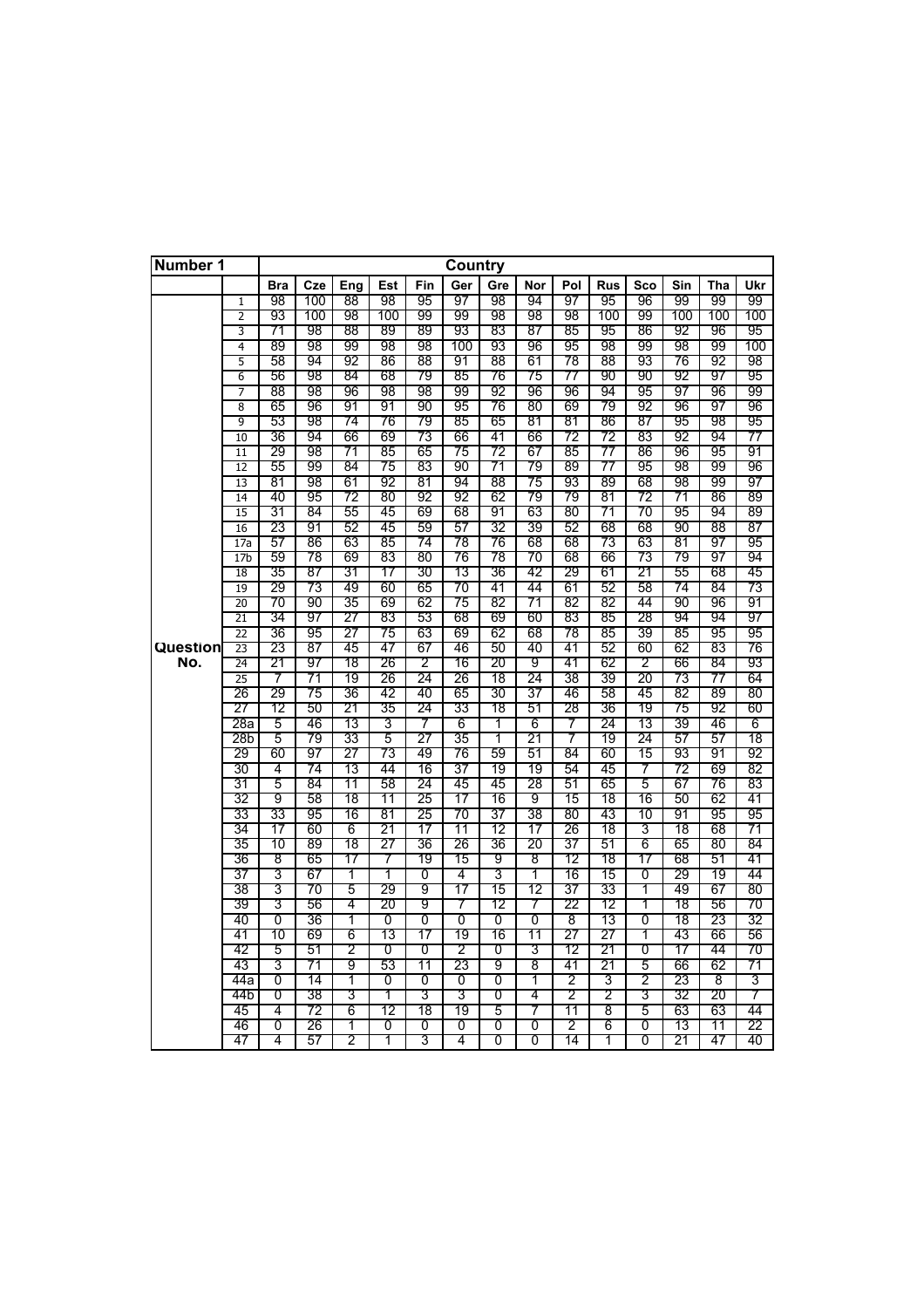| Number 2 |                                    |            |          |          |          |          |          |          | Country  |                |          |            |                |             |          |          |
|----------|------------------------------------|------------|----------|----------|----------|----------|----------|----------|----------|----------------|----------|------------|----------------|-------------|----------|----------|
|          |                                    | <b>Bra</b> | Cze      | Eng      | Est      | Fin      | Ger      | Gre      | Hun      | Nor            | Pol      | <b>Rus</b> | Sco            | <b>Sine</b> | Tha      | Ukr      |
|          | ī                                  | 97         | 98       | 94       | 98       | 97       | 98       | 99       | 99       | 96             | 99       | 100        | 96             | 99          | 100      | 99       |
|          | 2                                  | 100        | 100      | 96       | 99       | 98       | 99       | 99       | 99       | 97             | 99       | 100        | 98             | 99          | 100      | 100      |
|          | 3                                  | 82         | 97       | 90       | 94       | 87       | 94       | 90       | 94       | 91             | 92       | 93         | 94             | 89          | 93       | 96       |
|          | 4                                  | 93         | 100      | 97       | 97       | 97       | 96       | 93       | 98       | 96             | 99       | 99         | 98             | 95          | 99       | 100      |
|          | 5                                  | 74         | 98       | 94       | 86       | 95       | 91       | 95       | 88       | 90             | 89       | 97         | 95             | 89          | 92       | 93       |
|          | $\overline{6}$                     | 63         | 100      | 95       | 86       | 93       | 94       | 82       | 94       | 89             | 91       | 96         | 98             | 96          | 99       | 99       |
|          | 7                                  | 95         | 98       | 96       | 97       | 97       | 98       | 95       | 96       | 95             | 97       | 97         | 98             | 95          | 97       | 98       |
|          | 8                                  | 80         | 94       | 90       | 92       | 88       | 91       | 80       | 89       | 90             | 93       | 87         | 92             | 96          | 94       | 96       |
|          | 9                                  | 65         | 99       | 79       | 82       | 79       | 91       | 73       | 92       | 86             | 85       | 91         | 92             | 94          | 99       | 93       |
|          | 10                                 | 43         | 97       | 75       | 71       | 76       | 79       | 56       | 84       | 78             | 74       | 79         | 86             | 93          | 95       | 85       |
|          | 11                                 | 30         | 99       | 74       | 82       | 67       | 81       | 71       | 90       | 73             | 84       | 88         | 89             | 96          | 97       | 91       |
|          | 12                                 | 58         | 99       | 77       | 73       | 76       | 88       | 79       | 92       | 81             | 86       | 89         | 93             | 96          | 99       | 94       |
|          | $\overline{13}$                    | 88         | 99       | 71       | 96       | 80       | 94       | 88       | 95       | 84             | 92       | 78         | 78             | 97          | 98       | 99       |
|          | 14                                 | 57         | 98       | 77       | 81       | 90       | 89       | 69       | 87       | 83             | 82       | 88         | 81             | 76          | 89       | 86       |
|          | $\overline{15}$                    | 23         | 90       | 63       | 60<br>44 | 76       | 68       | 91       | 73       | 64             | 82       | 83         | 83             | 96          | 96       | 83       |
|          | 16                                 | 24         | 94       | 58       |          | 62       | 60       | 39       | 78       | 53             | 66       | 74         | 74             | 87          | 86       | 81       |
|          | 17a                                | 74         | 98       | 69       | 78       | 79       | 79       | 77       | 69       | 81             | 78       | 86         | 78             | 81          | 98       | 94       |
|          | 17 <sub>b</sub>                    | 70<br>35   | 97       | 74<br>50 | 78       | 79<br>37 | 80       | 77       | 68       | 79<br>59       | 78       | 86         | 80             | 78          | 95<br>83 | 93       |
|          | 18                                 | 37         | 87       |          | 50       |          | 55       | 58<br>49 | 46       |                | 63       | 67         | 58             | 68<br>74    | 81       | 75<br>81 |
|          | 19                                 | 57         | 85<br>95 | 56<br>49 | 70<br>84 | 54<br>67 | 69<br>80 | 85       | 71<br>90 | 58<br>79       | 65<br>89 | 70<br>93   | 67<br>61       | 89          | 96       | 92       |
|          | 20                                 | 32         | 99       | 37       | 83       | 60       |          | 69       | 88       | 69             | 88       | 92         | 45             | 95          | 96       | 93       |
|          | $\overline{21}$<br>$\overline{22}$ | 54         | 96       | 38       | 84       | 63       | 73<br>70 | 68       | 86       | 73             | 83       | 95         | 48             | 86          | 97       | 94       |
| Question | 23                                 | 28         | 89       | 51       | 47       | 69       | 51       | 58       | 69       | 45             | 53       | 64         | 61             | 53          | 85       | 71       |
| No.      | $\overline{24}$                    | 34         | 99       | 34       | 63       | 15       | 34       | 58       | 79       | 30             | 65       | 84         | 29             | 80          | 94       | 92       |
|          | $\overline{25}$                    | 11         | 82       | 26       | 27       | 32       | 40       | 29       | 37       | 35             | 45       | 49         | 34             | 78          | 85       | 60       |
|          | 26                                 | 23         | 68       | 48       | 55       | 47       | 68       | 37       | 57       | 49             | 41       | 71         | 59             | 78          | 90       | 79       |
|          | 27                                 | 17         | 74       | 36       | 49       | 48       | 56       | 20       | 32       | 60             | 37       | 43         | 41             | 80          | 93       | 61       |
|          | 28a                                | 3          | 42       | 19       | 3        | 16       | 29       | 20       | 7        | 37             | 39       | 11         | 18             | 27          | 52       | 13       |
|          | 28b                                | 3          | 83       | 45       | 8        | 37       | 49       | 20       | 19       | 44             | 40       | 12         | 38             | 54          | 68       | 44       |
|          | 29                                 | 39         | 97       | 35       | 85       | 48       | 78       | 75       | 81       | 56             | 84       | 87         | 36             | 89          | 92       | 88       |
|          | 30                                 | 2          | 85       | 19       | 35       | 28       | 40       | 24       | 58       | 32             | 63       | 61         | 19             | 71          | 74       | 73       |
|          | 31                                 | 23         | 86       | 16       | 65       | 22       | 48       | 49       | 76       | 38             | 78       | 70         | 13             | 64          | 83       | 76       |
|          | 32                                 | 10         | 75       | 23       | 35       | 33       | 34       | 28       | 29       | 26             | 35       | 39         | 22             | 57          | 77       | 63       |
|          | 33                                 | 18         | 95       | 21       | 85       | 17       | 72       | 54       | 77       | 43             | 85       | 68         | 14             | 93          | 95       | 90       |
|          | 34                                 | 4          | 59       | 10       | 37       | 15       | 24       | 19       | 44       | 19             | 52       | 23         | 12             | 20          | 70       | 59       |
|          | 35                                 | 10         | 94       | 26       | 64       | 42       | 36       | 47       | 80       | 34             | 63       | 63         | 31             | 64          | 82       | 76       |
|          | 36                                 | 3          | 78       | 23       | 20       | 23       | 21       | 12       | 26       | 14             | 32       | 32         | 23             | 70          | 61       | 53       |
|          | 37                                 | 2          | 75       | 5        | 19       | 3        | 8        | 15       | 33       | 4              | 25       | 36         | 3              | 45          | 59       | 56       |
|          | 38                                 | 10         | 73       | 8        | 43       | 8        | 28       | 23       | 57       | 21             | 51       | 59         | 6              | 50          | 73       | 75       |
|          | 39                                 | 5          | 65       | 7        | 25       | 8        | 19       | 17       | 42       | 13             | 41       | 20         | 5              | 21          | 56       | 59       |
|          | 40                                 | 1          | 76       | 3        | 7        | 1        | 1        | 12       | 5        | $\overline{0}$ | 18       | 17         | 1              | 43          | 60       | 55       |
|          | 41                                 | 3          | 78       | 11       | 36       | 17       | 22       | 25       | 53       | 17             | 43       | 39         | $\overline{9}$ | 54          | 69       | 59       |
|          | 42                                 | 3          | 66       | 5        | 7        | 1        | 5        | 19       | 25       | 3              | 30       | 33         | 3              | 35          | 63       | 66       |
|          | 43                                 | 3          | 77       | 12       | 53       | 15       | 29       | 12       | 46       | 15             | 62       | 48         | 8              | 72          | 77       | 68       |
|          | 44а                                | 0          | 16       | 2        | 0        | T        | T        | 1        | 2        | 2              | 1        | 3          | 0              | 15          | 8        | 3        |
|          | 44b                                | 0          | 54       | 6        | 2        | 7        | 9        | 1        | 11       | 10             | 0        | 5          | 2              | 31          | 38       | 17       |
|          | 45                                 | 1          | 75       | 12       | 13       | 21       | 31       | 9        | 35       | 13             | 26       | 29         | 15             | 69          | 67       | 49       |
|          | 46                                 | 0          | 45       | 2        | 4        | 1        | 1        | 1        | 15       | 1              | 11       | 6          | 1              | 32          | 69       | 22       |
|          | 47                                 | 3          | 75       | 5        | 4        | 2        | 10       | 7        | 29       | 2              | 24       | 20         | 1              | 40          | 64       | 41       |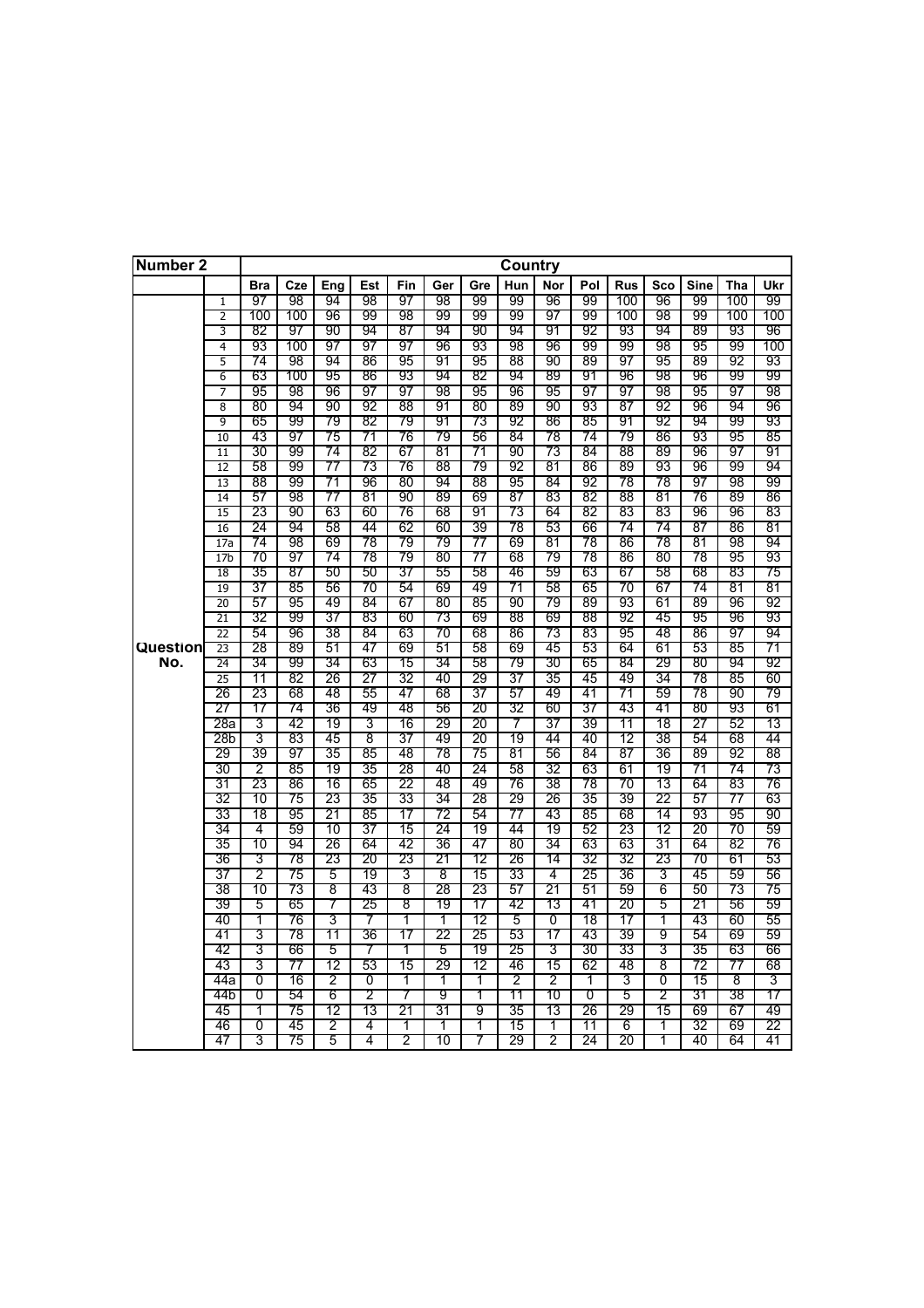| Number 3 |                 |            |          |          |          | Country  |          |          |          |          |          |
|----------|-----------------|------------|----------|----------|----------|----------|----------|----------|----------|----------|----------|
|          |                 | <b>Bra</b> | Cze      | Eng      | Fin      | Ger      | Gre      | Hun      | Pol      | Sco      | Sin      |
|          | $\mathbf{1}$    | 100        | 100      | 93       | 93       | 97       | 99       | 100      | 99       | 96       | 99       |
|          | 2               | 97         | 100      | 99       | 100      | 98       | 99       | 99       | 98       | 99       | 99       |
|          | 3               | 90         | 99       | 93       | 91       | 93       | 89       | 96       | 96       | 95       | 92       |
|          | 4               | 93         | 99       | 99       | 100      | 96       | 94       | 96       | 100      | 99       | 99       |
|          | 5               | 88         | 98       | 97       | 89       | 92       | 95       | 94       | 96       | 98       | 85       |
|          | 6               | 68         | 98       | 92       | 79       | 92       | 86       | 96       | 98       | 93       | 94       |
|          | 7               | 96         | 100      | 98       | 98       | 96       | 94       | 97       | 97       | 100      | 97       |
|          | 8               | 80         | 96       | 95       | 93       | 93       | 82       | 92       | 93       | 93       | 95       |
|          | 9               | 80         | 99       | 84       | 85       | 92       | 80       | 95       | 93       | 92       | 95       |
|          | 10              | 50         | 97       | 81       | 81       | 86       | 67       | 93       | 89       | 90       | 95       |
|          | 11              | 41         | 97       | 77       | 62       | 83       | 76       | 92       | 92       | 89       | 98       |
|          | $\overline{12}$ | 66         | 100      | 89       | 88       | 94       | 78       | 92       | 93       | 95       | 98       |
|          | 13              | 97         | 98       | 73       | 89       | 93       | 86       | 99       | 95       | 83       | 97       |
|          | 14              | 71         | 98       | 84       | 91       | 92       | 76       | 97       | 88       | 90       | 82       |
|          | 15              | 39         | 93       | 69       | 71       | 73       | 88       | 77       | 91       | 84       | 95       |
|          | 16              | 40         | 93       | 65       | 66       | 71       | 45       | 85       | 77       | 79       | 88       |
|          | 17a             | 76         | 95       | 75       | 79       | 85       | 79       | 85       | 84       | 81       | 82       |
|          | 17 <sub>b</sub> | 59         | 93       | 80       | 82       | 83       | 75       | 85       | 85       | 85       | 80       |
|          | 18              | 30         | 93       | 49       | 45       | 61       | 56       | 75       | 76       | 56       | 66       |
|          | 19              | 40         | 83       | 63       | 66       | 76       | 49       | 79       | 75       | 75       | 75       |
|          | 20              | 83         | 90       | 48       | 59       | 80       | 77       | 96       | 90       | 59       | 88       |
|          | $\overline{21}$ | 43         | 99       | 40       | 50       | 77       | 70       | 92       | 94       | 52       | 95       |
|          | $\overline{22}$ | 60         | 97       | 42       | 62       | 74       | 70       | 92       | 89       | 54       | 83       |
| Question | 23              | 30         | 89       | 56       | 70       | 58       | 63       | 75       | 68       | 67       | 52       |
| No.      | 24              | 62         | 99       | 43       | 38       | 63       | 61       | 84       | 83       | 52       | 85       |
|          | $\overline{25}$ | 16         | 88       | 32       | 37       | 54       | 38       | 48       | 52       | 39       | 79       |
|          | 26              | 41         | 82       | 48       | 44       | 72       | 46       | 70       | 60       | 58       | 82       |
|          | 27              | 29         | 72       | 40       | 46       | 60       | 33       | 49       | 53       | 40       | 78       |
|          | 28a             | 3          | 50       | 31       | 16       | 11       | 10       | 26       | 57       | 37       | 31       |
|          | 28b             | 4          | 86       | 57       | 42       | 56       | 14       | 53       | 52       | 52       | 67       |
|          | 29              | 56         | 97       | 41       | 42       | 77       | 67       | 82       | 94       | 34       | 91       |
|          | 30              | 3          | 89       | 22       | 27       | 57       | 28       | 68       | 69       | 25       | 75       |
|          | 31              | 33         | 88       | 19       | 25       | 60       | 50       | 85       | 88       | 18       | 73       |
|          | 32<br>33        | 5<br>37    | 66<br>95 | 27<br>20 | 31<br>17 | 43<br>76 | 27<br>53 | 54<br>89 | 53<br>93 | 24<br>21 | 56<br>91 |
|          | 34              | 3          | 67       | 10       | 21       | 35       | 33       | 64       | 67       | 17       | 72       |
|          | 35              | 27         | 93       | 32       | 41       | 53       | 53       | 80       | 75       | 36       | 66       |
|          | 36              | 10         | 80       | 29       | 24       | 32       | 20       | 48       | 39       | 29       | 69       |
|          | 37              | 10         | 78       | 7        | 8        | 23       | 25       | 52       | 49       | 4        | 50       |
|          | 38              | 18         | 77       | 9        | 10       | 48       | 39       | 73       | 62       | 12       | 54       |
|          | 39              | 10         | 68       | 9        | 9        | 36       | 30       | 52       | 54       | 8        | 34       |
|          | 40              | 10         | 82       | 12       | 2        | 36       | 12       | 17       | 42       | 1        | 69       |
|          | 41              | 20         | 81       | 16       | 23       | 46       | 24       | 67       | 55       | 13       | 52       |
|          | 42              | 21         | 68       | 7        | 4        | 38       | 23       | 34       | 46       | 10       | 40       |
|          | 43              | 1          | 80       | 18       | 17       | 46       | 18       | 65       | 70       | 14       | 73       |
|          | 44a             | 0          | 16       | 6        | 1        | 2        | 0        | 2        | 1        | 4        | 17       |
|          | 44b             | 0          | 56       | 11       | 8        | 15       | 0        | 22       | 3        | 12       | 38       |
|          | 45              | 12         | 83       | 17       | 28       | 45       | 11       | 52       | 42       | 18       | 66       |
|          | 46              | 2          | 53       | 4        | 1        | 12       | 4        | 30       | 22       | 2        | 37       |
|          | 47              | 7          | 86       | 7        | 6        | 21       | 12       | 38       | 34       | 5        | 56       |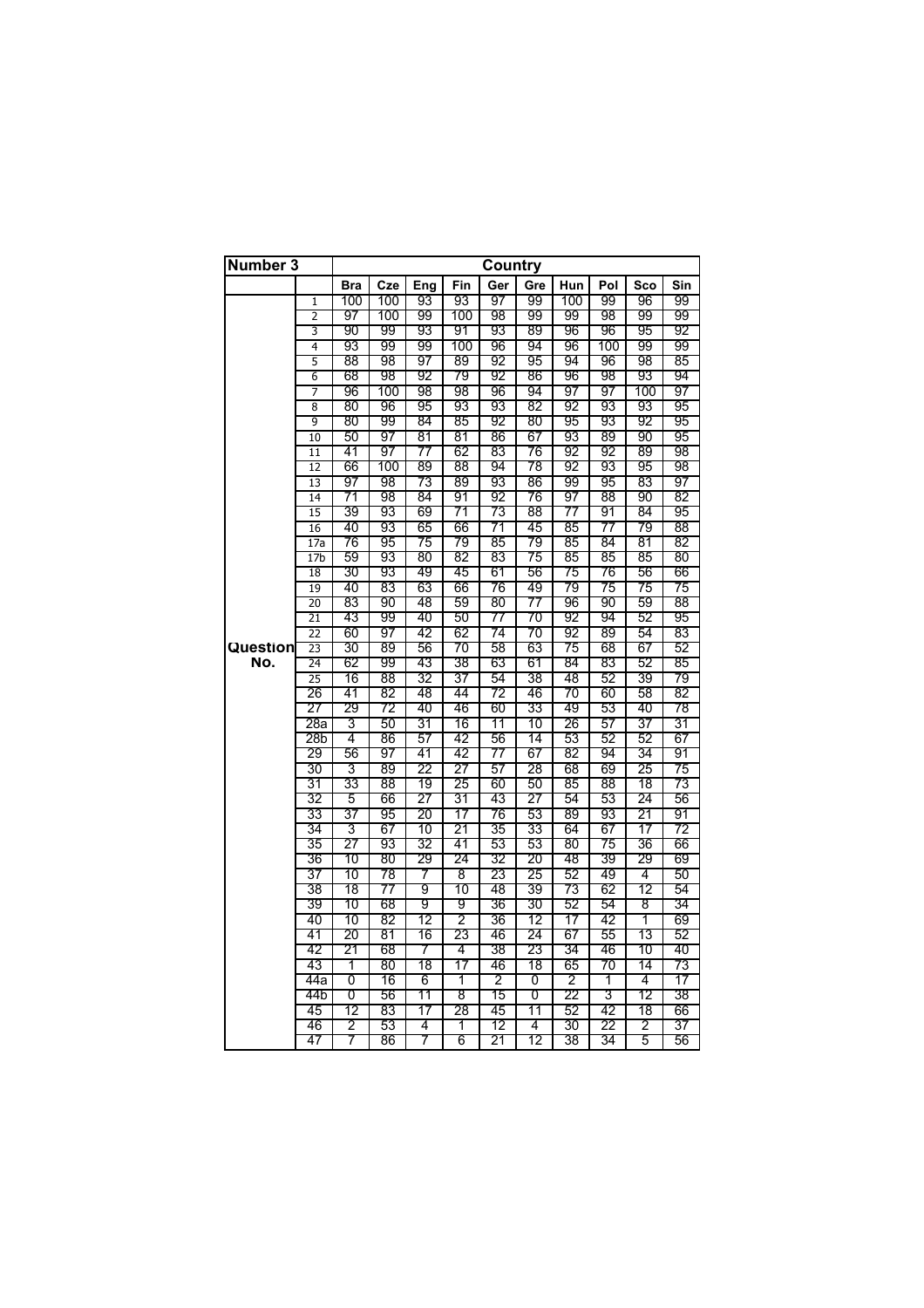| Algebra 1 |                 |            |          |          |          |        |          |          | <b>Country</b> |          |            |          |          |          |          |
|-----------|-----------------|------------|----------|----------|----------|--------|----------|----------|----------------|----------|------------|----------|----------|----------|----------|
|           |                 | <b>Bra</b> | Cze      | Eng      | Est      | Fin    | Ger      | Gre      | Nor            | Pol      | <b>Rus</b> | Sco      | Sin      | Tha      | Ukr      |
|           | 1               | 99         | 100      | 99       | 100      | 99     | 100      | 98       | 99             | 98       | 99         | 99       | 100      | 100      | 100      |
|           | 2a              | 37         | 91       | 56       | 69       | 56     | 67       | 98       | 54             | 79       | 85         | 62       | 79       | 87       | 93       |
|           | $_{2b}$         | 19         | 88       | 53       | 30       | 45     | 66       | 83       | 50             | 72       | 59         | 57       | 62       | 67       | 76       |
|           | 3               | 75         | 93       | 78       | 82       | 74     | 71       | 93       | 79             | 82       | 86         | 82       | 80       | 81       | 89       |
|           | 4a              | 33         | 78       | 71       | 63       | 67     | 74       | 88       | 62             | 58       | 75         | 75       | 71       | 86       | 92       |
|           | 4b              | 19         | 96       | 52       | 71       | 65     | 54       | 76       | 41             | 54       | 65         | 50       | 72       | 94       | 91       |
|           | 5               | 90         | 99       | 95       | 95       | 97     | 95       | 92       | 89             | 82       | 94         | 95       | 97       | 99       | 98       |
|           | 6i              | 37         | 79       | 66       | 34       | 38     | 45       | 76       | 54             | 45       | 58         | 62       | 79       | 83       | 71       |
|           | 6ii             | 30         | 76       | 59       | 34       | 33     | 42       | 65       | 45             | 41       | 66         | 54       | 75       | 80       | 69       |
|           | 7               | 55         | 99       | 58       | 74       | 17     | 62       | 41       | 67             | 60       | 86         | 57       | 85       | 97       | 98       |
|           | 8a              | 62         | 93       | 49       | 58       | 7      | 65       | 72       | 75             | 86       | 69         | 33       | 94       | 80       | 85<br>80 |
|           | 8b<br>9         | 49<br>18   | 91<br>99 | 22<br>33 | 13       | 0<br>7 | 41<br>30 | 71<br>88 | 34<br>22       | 65       | 61         | 11<br>22 | 66       | 52<br>89 |          |
|           | 10              | 70         | 98       | 20       | 22<br>33 | 0      | 22       | 62       | 17             | 57<br>46 | 73<br>55   |          | 84<br>79 | 64       | 92<br>92 |
|           | 11a             | 47         | 90       | 19       | 17       | 0      | 21       | 91       | 16             | 57       | 58         | 3<br>5   | 73       | 70       | 78       |
|           | 11 <sub>b</sub> | 40         | 86       | 5        | T        | T      | 22       | 32       | 16             | 44       | 28         | T        | 41       | 25       | 69       |
|           | 11c             | 50         | 96       | 5        | 2        | 0      | 12       | 76       | 17             | 38       | 42         | 1        | 51       | 27       | 84       |
|           | 12i             | 28         | 90       | 57       | 55       | 57     | 53       | 78       | 47             | 61       | 64         | 47       | 75       | 73       | 82       |
|           | 12ii            | 28         | 90       | 56       | 54       | 57     | 54       | 36       | 47             | 61       | 48         | 47       | 74       | 72       | 81       |
|           | 13              | 35         | 88       | 29       | 7        | 7      | 26       | 41       | 42             | 50       | 43         | 9        | 65       | 66       | 78       |
|           | 14              | 35         | 99       | 3        | 0        | 0      | 1        | 82       | 0              | 28       | 35         | 1        | 21       | 21       | 84       |
|           | 15a             | 29         | 95       | 59       | 45       | 61     | 57       | 69       | 62             | 63       | 59         | 63       | 81       | 86       | 88       |
|           | 15 <sub>b</sub> | 1          | 40       | 4        | 3        | 6      | 6        | 62       | 7              | 18       | 38         | 0        | 31       | 33       | 41       |
| Question  | 16a             | 24         | 97       | 34       | 45       | 24     | 42       | 50       | 43             | 48       | 66         | 26       | 77       | 79       | 91       |
| No.       | 16 <sub>b</sub> | 15         | 90       | 10       | 7        | 0      | 11       | 20       | 7              | 25       | 41         | 1        | 42       | 48       | 81       |
|           | 17i             | 21         | 96       | 28       | 23       | 24     | 29       | 18       | 24             | 56       | 47         | 8        | 63       | 78       | 90       |
|           | 17ii            | 7          | 62       | 6        | 7        | 1      | 10       | 30       | 5              | 26       | 26         | 1        | 25       | 23       | 85       |
|           | 18              | 27         | 95       | 36       | 39       | 41     | 26       | 18       | 29             | 46       | 36         | 19       | 70       | 79       | 88       |
|           | 19i             | 9          | 80       | 7        | 2        | 0      | 2        | 1        | 4              | 17       | 21         | 1        | 23       | 32       | 54       |
|           | 19ii            | 15         | 80       | 12       | 4        | 4      | 3        | 1        | 8              | 21       | 21         | 5        | 26       | 37       | 58       |
|           | 20              | 17         | 97       | 2        | 0        | 0      | 3        | 59       | 0              | 20       | 15         | 0        | 20       | 16       | 80       |
|           | 21              | 7          | 82       | 5        | 5        | 0<br>0 | 5        | 19       | 3              | 28       | 28         | 1        | 20       | 40       | 70       |
|           | 22a<br>22b      | 30<br>55   | 87<br>89 | 2<br>3   | 0<br>1   | 0      | 6<br>7   | 45<br>16 | 4<br>5         | 22<br>28 | 19<br>22   | 0<br>0   | 23<br>28 | 24<br>23 | 70<br>84 |
|           | 22с             | 19         | 81       | 1        | 0        | 0      | 4        | 37       | 0              | 14       | 18         | 0        | 16       | 12       | 64       |
|           | 23а             | 31         | 94       | 12       | 5        | 2      | 8        | 12       | 12             | 32       | 36         | 5        | 65       | 70       | 92       |
|           | 23b             | 24         | 94       | 12       | 4        | 1      | 8        | 36       | 14             | 32       | 32         | 5        | 64       | 69       | 91       |
|           | 23с             | 4          | 74       | 3        | 0        | 0      | 0        | 9        | 1              | 15       | 9          | 0        | 37       | 30       | 57       |
|           | 24              | 20         | 88       | 19       | 7        | 5      | 21       | 3        | 14             | 30       | 15         | 11       | 37       | 82       | 72       |
|           | 25              | 13         | 75       | 6        | 0        | 0      | 1        | 15       | 4              | 24       | 3          | 2        | 41       | 34       | 70       |
|           | 26              | 42         | 93       | 4        | 0        | 0      | 3        | 12       | 12             | 26       | 17         | 0        | 56       | 29       | 79       |
|           | 27              | 3          | 31       | 1        | 0        | 0      | 0        | 0        | $\overline{2}$ | 7        | 7          | 0        | 7        | 12       | 40       |
|           | 28i             | 8          | 23       | 9        | 4        | 0      | 0        | 16       | $\overline{2}$ | 22       | 9          | 1        | 1        | 14       | 46       |
|           | 28ii            | 3          | 52       | 2        | 0        | 0      | 0        | 0        | 0              | 10       | 3          | 0        | 8        | 63       | 12       |
|           | 29a             | 1          | 38       | 1        | 0        | 0      | 0        | 9        | 1              | 2        | 1          | 0        | 17       | 18       | 27       |
|           | 29bi            | 3          | 47       | 4        | 0        | 0      | 0        | 0        | 2              | 5        | 5          | 1        | 28       | 24       | 42       |
|           | 29bii           | 3          | 38       | 2        | 0        | 0      | 0        | 0        | 0              | 3        | 3          | 1        | 25       | 19       | 42       |
|           | 30              | 0          | 54       | 0        | 0        | 0      | 0        | 5        | 0              | 7        | 2          | 0        | 11       | 10       | 53       |
|           | 31i             | 0          | 11       | 0        | Ō        | Ō      | Ō        | 0        | 0              | 1        | 0          | Ō        | 0        | 5        | 16       |
|           | 31ii            | 0          | 10       | 0        | 0        | 0      | Ō        | 0        | 0              | 1        | 0          | Ō        | 0        | 5        | 14       |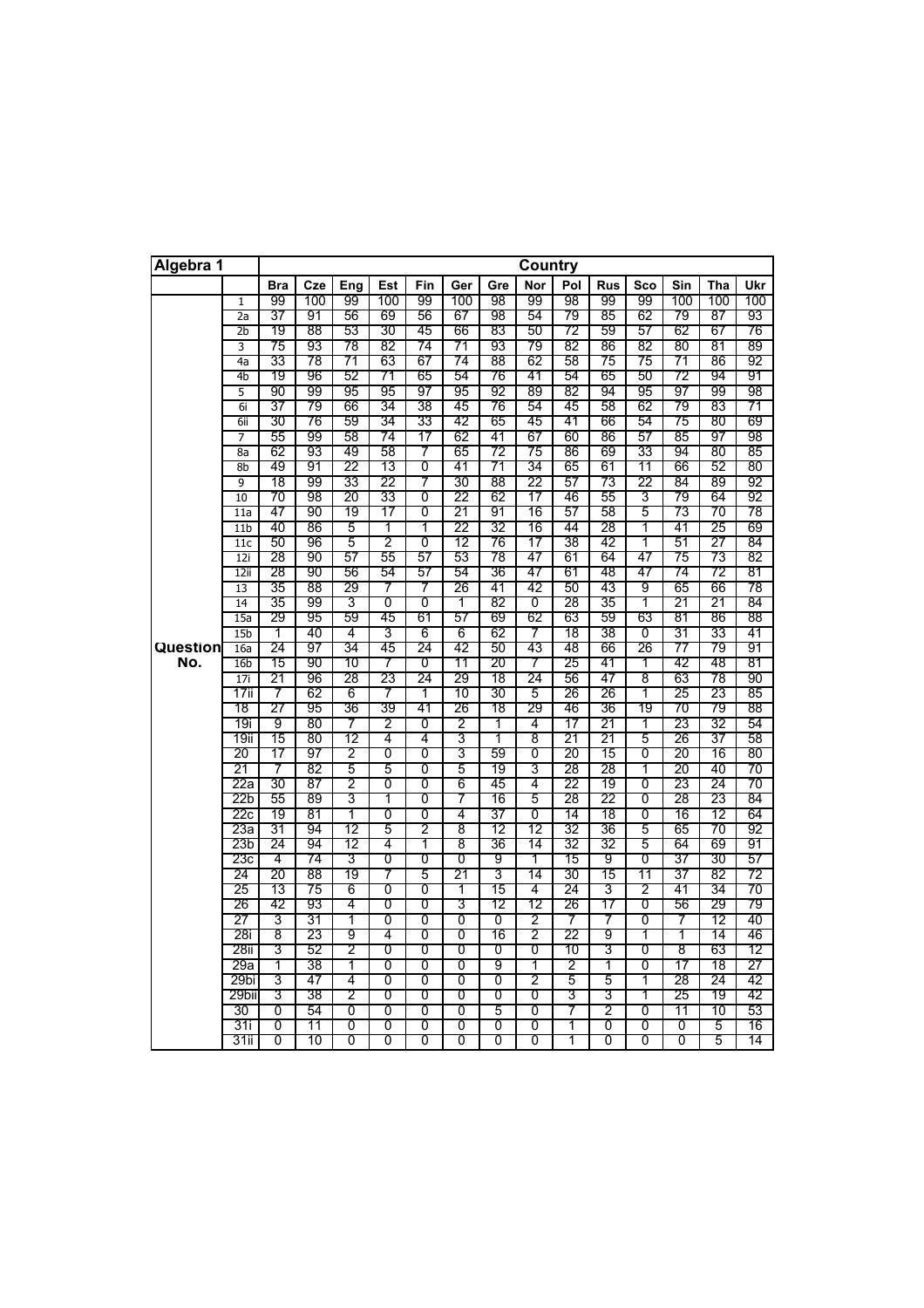| Algebra 2 |                        |            |          |          |          |          |          |          | <b>Country</b> |          |          |            |          |          |          |          |
|-----------|------------------------|------------|----------|----------|----------|----------|----------|----------|----------------|----------|----------|------------|----------|----------|----------|----------|
|           |                        | <b>Bra</b> | Cze      | Eng      | Est      | Fin      | Ger      | Gre      | Hun            | Nor      | Pol      | <b>Rus</b> | Sco      | Sin      | Tha      | Ukr      |
|           | $\mathbf{1}$           | 100        | 100      | 98       | 98       | 96       | 99       | 99       | 100            | 98       | 98       | 100        | 99       | 99       | 99       | 100      |
|           | 2a                     | 66         | 93       | 63       | 83       | 63       | 73       | 75       | 84             | 61       | 86       | 92         | 65       | 76       | 88       | 90       |
|           | $_{\rm 2b}$            | 24         | 95       | 58       | 52       | 59       | 76       | 73       | 72             | 56       | 72       | 67         | 69       | 64       | 80       | 72       |
|           | 3<br>4a                | 83<br>51   | 98<br>88 | 86<br>86 | 87<br>87 | 83<br>81 | 85<br>88 | 79<br>73 | 90<br>83       | 74<br>83 | 92<br>79 | 96<br>94   | 90<br>90 | 87<br>85 | 96<br>96 | 97<br>92 |
|           | 4b                     | 27         | 97       | 41       | 79       | 53       | 56       | 52       | 83             | 65       | 77       | 81         | 40       | 72       | 98       | 90       |
|           | 5                      | 90         | 100      | 97       | 98       | 98       | 96       | 92       | 98             | 89       | 98       | 98         | 97       | 97       | 100      | 99       |
|           | 6i                     | 39         | 89       | 75       | 55       | 48       | 53       | 48       | 75             | 57       | 58       | 72         | 72       | 81       | 88       | 85       |
|           | 6ii                    | 37         | 86       | 67       | 49       | 41       | 49       | 43       | 71             | 50       | 52       | 71         | 63       | 77       | 85       | 83       |
|           | 7                      | 77         | 99       | 71       | 87       | 52       | 79       | 74       | 93             | 74       | 75       | 93         | 74       | 90       | 97       | 96       |
|           | 8a                     | 65         | 96       | 58       | 84       | 57       | 75       | 78       | 92             | 80       | 88       | 87         | 71       | 88       | 73       | 81       |
|           | 8 <sub>b</sub>         | 63         | 97       | 32       | 63       | 24       | 56       | 63       | 81             | 50       | 72       | 70         | 39       | 70       | 69       | 79       |
|           | 9                      | 32         | 98       | 46       | 21       | 20       | 47       | 63       | 75             | 39       | 64       | 90         | 41       | 89       | 94       | 90       |
|           | 10                     | 61         | 100      | 39       | 87       | 14       | 62       | 79       | 86             | 54       | 85       | 80         | 28       | 90       | 92       | 93       |
|           | $\overline{11a}$       | 51         | 96       | 33       | 57       | 21       | 65       | 68       | 82             | 51       | 85       | 81         | 35       | 78       | 71       | 82       |
|           | 11 <sub>b</sub>        | 30         | 87       | 17       | 39       | 11       | 41       | 27       | 39             | 41       | 71       | 56         | 12       | 65       | 62       | 68       |
|           | 11c                    | 40         | 97       | 12       | 70       | 4        | 31       | 53       | 50             | 39       | 57       | 36         | 7        | 80       | 77       | 86       |
|           | 12i                    | 40         | 91       | 55       | 55       | 48       | 43       | 57       | 73             | 46       | 69       | 65         | 57       | 60       | 81       | 71       |
|           | 12ii                   | 38         | 92       | 55       | 56       | 48       | 41       | 56       | 72             | 47       | 66       | 64         | 56       | 60       | 81       | 72       |
|           | $\overline{13}$        | 30         | 95       | 40       | 74       | 28       | 32       | 60       | 57             | 53       | 69       | 77         | 32       | 86       | 89       | 82       |
|           | 14                     | 23         | 99       | 13       | 18       | Ō        | 20       | 33       | 39             | 11       | 26       | 55         | 5<br>76  | 69       | 76<br>90 | 87<br>85 |
|           | 15a                    | 26<br>3    | 95<br>53 | 66<br>6  | 58<br>11 | 68<br>9  | 69<br>9  | 54<br>8  | 75<br>25       | 61<br>11 | 74<br>25 | 76<br>29   | 4        | 85<br>37 | 47       | 33       |
| Question  | 15 <sub>b</sub><br>16a | 35         | 98       | 44       | 70       | 40       | 58       | 60       | 87             | 58       | 78       | 87         | 47       | 79       | 88       | 94       |
| No.       | 16 <sub>b</sub>        | 26         | 95       | 19       | 37       | 7        | 34       | 31       | 64             | 21       | 63       | 65         | 11       | 62       | 81       | 80       |
|           | 17i                    | 37         | 96       | 44       | 21       | 46       | 47       | 52       | 80             | 40       | 70       | 81         | 47       | 69       | 90       | 89       |
|           | 17ii                   | 23         | 88       | 17       | 61       | 8        | 29       | 31       | 37             | 9        | 48       | 70         | 6        | 54       | 89       | 87       |
|           | 18                     | 29         | 97       | 43       | 55       | 51       | 38       | 61       | 75             | 32       | 59       | 73         | 41       | 68       | 90       | 86       |
|           | 19i                    | 17         | 91       | 16       | 17       | 8        | 13       | 6        | 23             | 8        | 54       | 38         | 9        | 47       | 68       | 53       |
|           | 19ii                   | 17         | 92       | 17       | 18       | 11       | 15       | 7        | 23             | 10       | 55       | 39         | 11       | 50       | 68       | 61       |
|           | 20                     | 14         | 90       | 6        | 14       | 0        | 27       | 21       | 38             | 10       | 25       | 50         | 1        | 57       | 66       | 69       |
|           | 21                     | 11         | 94       | 16       | 32       | 5        | 20       | 21       | 54             | 10       | 43       | 64         | 4        | 48       | 66       | 86       |
|           | 22a                    | 37         | 93       | 15       | 10       | 1        | 35       | 36       | 41             | 25       | 47       | 46         | 9        | 61       | 81       | 67       |
|           | 22b                    | 49         | 95       | 14       | 25       | 2        | 45       | 50       | 45             | 25       | 70       | 54         | 11       | 62       | 75       | 77       |
|           | 22c                    | 22         | 83       | 5        | 13       | 0        | 20       | 28       | 16             | 11       | 35       | 40         | 1        | 40       | 55       | 58       |
|           | 23а                    | 35         | 97       | 25       | 68       | 18       | 13       | 50       | 62             | 17       | 69       | 73<br>71   | 19       | 78       | 88       | 95       |
|           | 23 <sub>b</sub><br>23с | 30<br>14   | 98<br>94 | 23<br>7  | 68<br>18 | 16<br>0  | 14<br>Ō  | 49<br>31 | 58<br>21       | 15<br>1  | 69<br>37 | 33         | 17<br>3  | 80<br>61 | 89<br>67 | 93<br>51 |
|           | 24                     | 23         | 96       | 32       | 40       | 16       | 43       | 42       | 79             | 18       | 69       | 50         | 24       | 78       | 89       | 90       |
|           | 25                     | 18         | 90       | 14       | 58       | 5        | 3        | 36       | 37             | 13       | 43       | 47         | 6        | 64       | 73       | 75       |
|           | 26                     | 25         | 95       | 11       | 54       | 3        | 20       | 37       | 41             | 25       | 38       | 60         | 2        | 75       | 74       | 75       |
|           | 27                     | 10         | 49       | 1        | 2        | 0        | 2        | 10       | 6              | 1        | 8        | 23         | 1        | 12       | 31       | 33       |
|           | 28i                    | 32         | 49       | 13       | 0        | 0        | 2        | 19       | 17             | 4        | 36       | 17         | 3        | 7        | 33       | 68       |
|           | 28ii                   | 8          | 69       | 6        | 11       | 1        | 11       | 10       | 31             | 1        | 8        | 29         | 2        | 34       | 91       | 27       |
|           | 29a                    | 10         | 66       | 10       | T        | 0        | 2        | 4        | 3              | 0        | 3        | 18         | 4        | 60       | 87       | 50       |
|           | 29bi                   | 27         | 88       | 11       | 13       | 5        | 4        | 5        | 17             | 3        | 10       | 31         | 2        | 67       | 83       | 86       |
|           | 29bii                  | 23         | 85       | 8        | 12       | 1        | 2        | 3        | 12             | 1        | 4        | 29         | 1        | 66       | 82       | 85       |
|           | 30                     | 3          | 77       | 1        | 0        | 0        | 2        | 5        | 5              | 0        | 15       | 28         | 0        | 41       | 42       | 53       |
|           | 31i                    | 3          | 72       | Ō        | 0        | 0        | 0        | 0        | 4              | 0        | 3        | 13         | 0        | 0        | 37       | 63       |
|           | 31ii                   | 3          | 71       | 0        | Ō        | 0        | 0        | 0        | 4              | 0        | 3        | 13         | Ō        | 0        | 37       | 63       |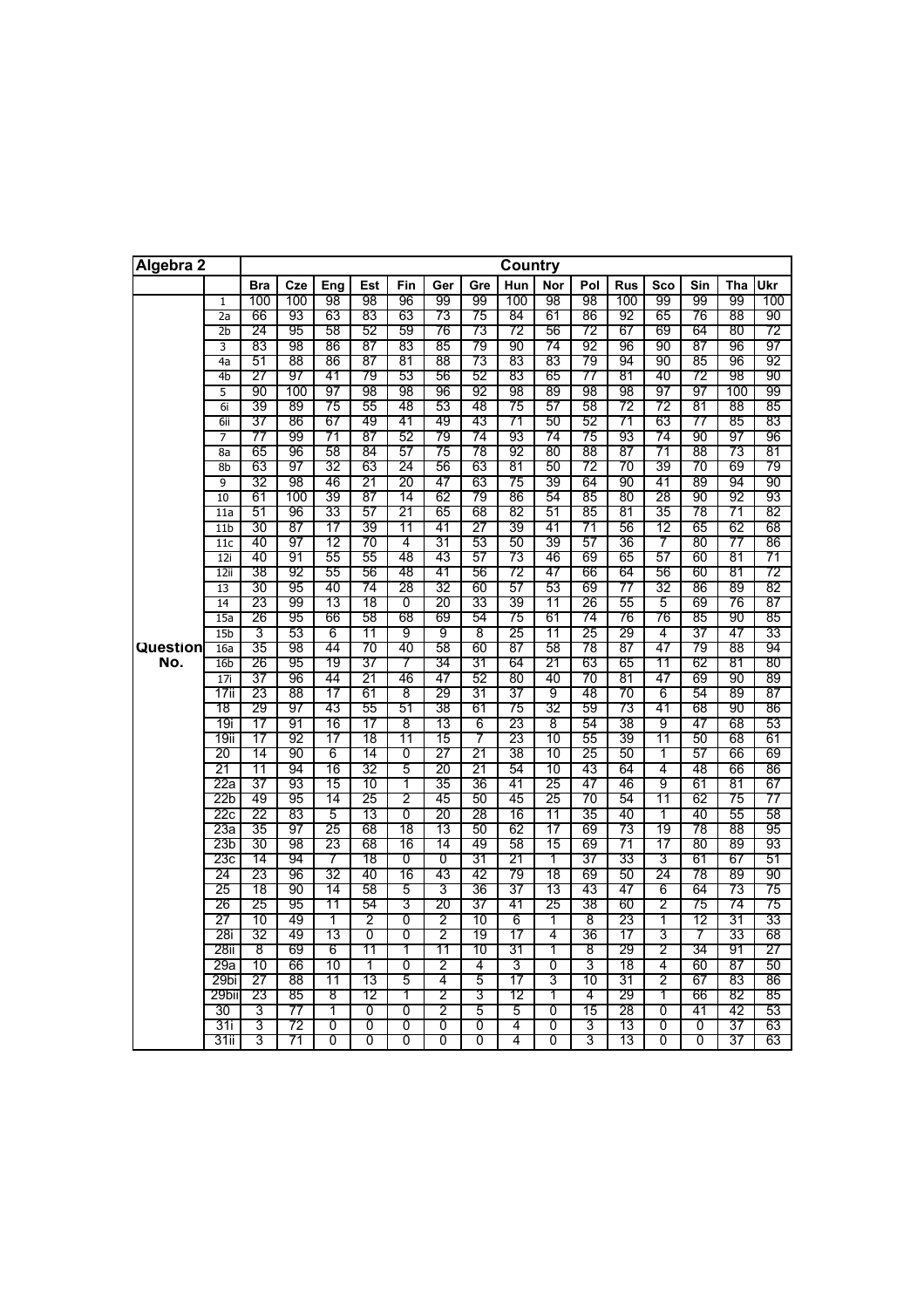| Algebra 3 |                 |          |          |         |         | Country  |          |          |          |                |          |
|-----------|-----------------|----------|----------|---------|---------|----------|----------|----------|----------|----------------|----------|
|           |                 | Bra      | Cze      | Eng     | Fin     | Ger      | Gre      | Hun      | Pol      | Sco            | Sin      |
|           | 1               | 100      | 100      | 99      | 100     | 98       | 99       | 99       | 98       | 100            | 99       |
|           | 2a              | 67       | 93       | 68      | 61      | 82       | 71       | 89       | 94       | 69             | 81       |
|           | $\overline{2b}$ | 26       | 95       | 66      | 61      | 84       | 48       | 77       | 76       | 75             | 68       |
|           | 3               | 87       | 91       | 86      | 75      | 80       | 79       | 99       | 93       | 90             | 82       |
|           | 4a              | 54       | 85       | 81      | 78      | 87       | 75       | 97       | 83       | 86             | 80       |
|           | 4b              | 32       | 99       | 70      | 71      | 70       | 64       | 91       | 75       | 76             | 79       |
|           | 5               | 94       | 99       | 97      | 98      | 94       | 91       | 99       | 98       | 98             | 96       |
|           | 6i              | 52       | 89       | 81      | 52      | 61       | 53       | 87       | 76       | 78             | 85       |
|           | 6ii             | 49       | 87       | 74      | 47      | 51       | 48       | 82       | 70       | 71             | 81       |
|           | 7               | 94       | 98       | 80      | 75      | 83       | 82       | 98       | 80       | 81             | 91       |
|           | 8a              | 90       | 96       | 70      | 68      | 83       | 76       | 91       | 88       | 81             | 85       |
|           | 8b              | 83       | 96       | 47      | 48      | 72       | 64       | 83       | 89       | 56             | 72       |
|           | 9               | 20       | 99       | 57      | 30      | 62       | 68       | 80       | 80       | 61             | 91       |
|           | 10              | 77       | 97       | 53      | 34      | 78       | 77       | 96       | 96       | 74             | 89       |
|           | 11a             | 73       | 94       | 42      | 31      | 72       | 62       | 89       | 94       | 48             | 76       |
|           | 11 <sub>b</sub> | 31       | 92       | 19      | 21      | 44       | 31       | 59       | 74       | 25             | 68       |
|           | 11c             | 43       | 98       | 19      | 19      | 58       | 44       | 74       | 80       | 27             | 80       |
|           | 12i             | 52       | 97       | 64      | 59      | 50       | 60       | 80       | 85       | 61             | 70       |
|           | 12i             | 50       | 97       | 64      | 59      | 49       | 59       | 79       | 86       | 61             | 70       |
|           | 13              | 42       | 95       | 52      | 51      | 59       | 55       | 71       | 81       | 37             | 84       |
|           | 14              | 30       | 100      | 20      | 1       | 32       | 51       | 67       | 52       | 35             | 75       |
|           | 15a             | 40       | 97       | 74      | 69      | 74       | 57       | 85       | 84       | 81             | 85       |
|           | 15 <sub>b</sub> | 5        | 61       | 9       | 5       | 16       | 12       | 28       | 45       | 8              | 46       |
| Question  | 16a             | 58       | 97       | 54      | 55      | 72       | 62       | 90       | 89       | 56             | 78       |
| No.       | 16 <sub>b</sub> | 42       | 96       | 26      | 15      | 48       | 45       | 77       | 76       | 31             | 67       |
|           | 17i             | 57       | 97       | 52      | 57      | 72       | 57       | 91       | 88       | 64             | 78       |
|           | 17ii            | 49       | 94       | 30      | 17      | 57       | 47       | 63       | 67       | 29             | 72       |
|           | 18              | 46       | 97       | 50      | 52      | 55       | 55       | 86       | 74       | 54             | 77       |
|           | 19i             | 28       | 93       | 21      | 5       | 18       | 25       | 48       | 78       | 19             | 56       |
|           | 19ii            | 34       | 93       | 22      | 7       | 20       | 28       | 47       | 76       | 20             | 57       |
|           | 20              | 5        | 98       | 12      | 0       | 40       | 28       | 58       | 44       | 13             | 70       |
|           | 21              | 30       | 96       | 26      | 12      | 44       | 38       | 66       | 78       | 17             | 63       |
|           | 22a             | 46       | 96       | 23      | 11      | 49       | 45       | 63       | 78       | 40             | 73       |
|           | 22b             | 54       | 96       | 19      | 9       | 63       | 47       | 69       | 90       | 31             | 70       |
|           | 22c<br>23a      | 20<br>56 | 87<br>97 | 9<br>39 | 1<br>32 | 32<br>56 | 22<br>57 | 41<br>75 | 76<br>88 | 12<br>38       | 55<br>82 |
|           | 23 <sub>b</sub> | 52       | 97       | 37      | 28      | 56       | 54       | 78       | 89       | 40             | 82       |
|           | 23с             | 26       | 93       | 16      | 6       | 37       | 35       | 45       | 75       | 9              | 66       |
|           | 24              | 56       | 96       | 41      | 26      | 57       | 44       | 70       | 88       | 47             | 78       |
|           | 25              | 32       | 94       | 23      | 18      | 42       | 37       | 59       | 64       | 17             | 68       |
|           | 26              | 30       | 95       | 16      | 13      | 53       | 42       | 68       | 68       | 15             | 75       |
|           | 27              | 9        | 58       | 3       | 1       | 16       | 4        | 15       | 21       | 1              | 26       |
|           | 28i             | 40       | 51       | 17      | 0       | 26       | 17       | 46       | 77       | 8              | 22       |
|           | 28ii            | 31       | 73       | 13      | 3       | 5        | 9        | 29       | 22       | 17             | 22       |
|           | 29a             | 8        | 75       | 19      | 0       | 4        | 15       | 9        | 10       | 22             | 68       |
|           | 29bi            | 52       | 92       | 19      | 4       | 26       | 24       | 21       | 28       | 10             | 69       |
|           | 29bii           | 54       | 92       | 16      | 8       | 21       | 20       | 15       | 20       | 9              | 68       |
|           | 30              | 8        | 72       | 3       | 0       | 12       | 11       | 26       | 23       | $\overline{c}$ | 58       |
|           | 31 i            | 8        | 78       | 2       | 0       | 7        | 7        | 6        | 9        | 0              | 33       |
|           | 31ii            | 8        | 78       | 2       | 0       | 6        | 5        | 6        | 9        | 0              | 31       |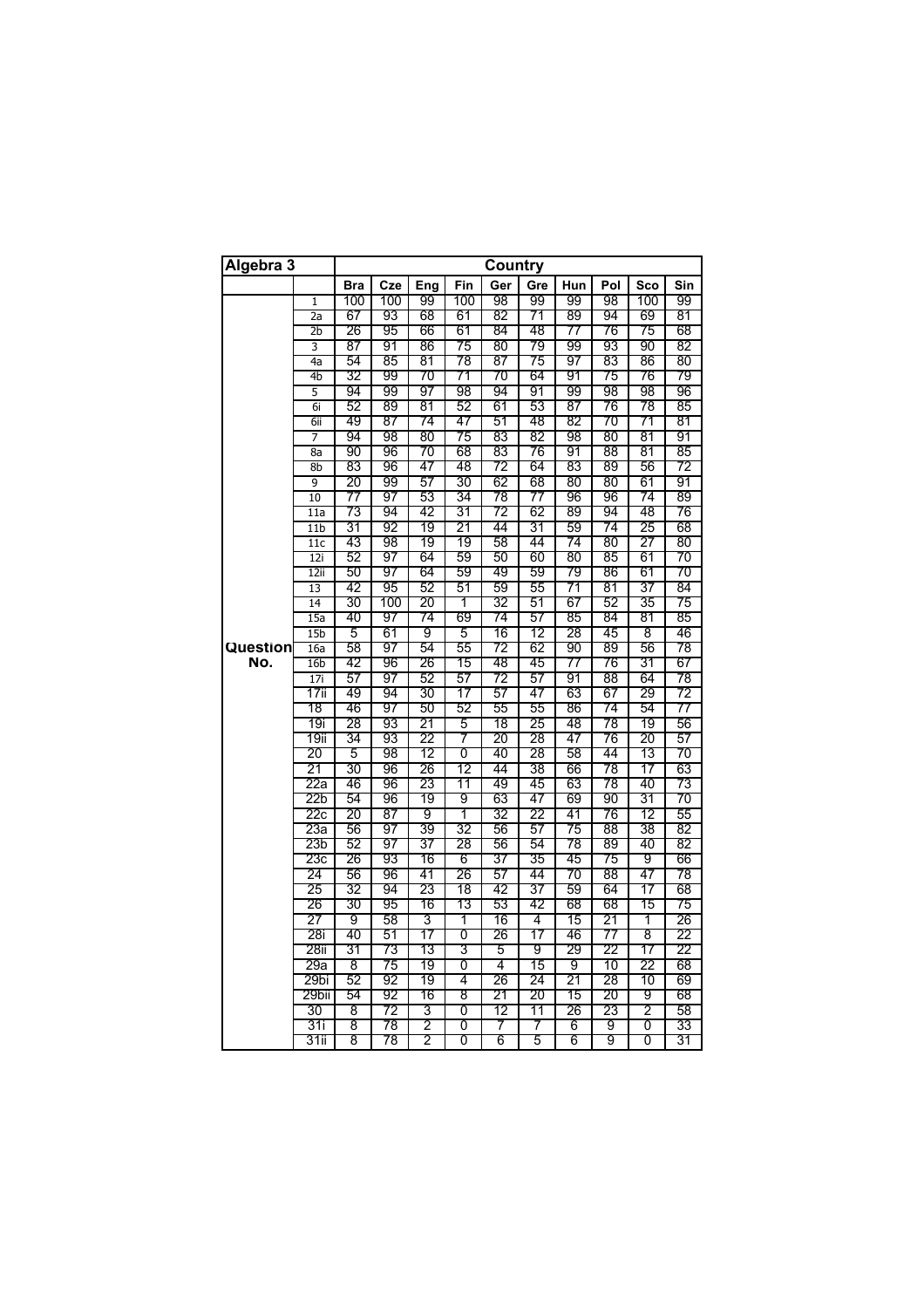| Shape &  |                  |                |          |         |                |          |                |                | <b>Country</b>      |          |            |          |                |          |          |
|----------|------------------|----------------|----------|---------|----------------|----------|----------------|----------------|---------------------|----------|------------|----------|----------------|----------|----------|
| Space 1  |                  | <b>Bra</b>     | Cze      | Eng     | Est            | Fin      | Ger            | Gre            | <b>Nor</b>          | Pol      | <b>Rus</b> | Sco      | Sin            | Tha      | Ukr      |
|          | 1ai              | 65             | 99       | 93      | 89             | 86       | 69             | 66             | 74                  | 79       | 92         | 96       | 85             | 84       | 99       |
|          | 1aii             | 63             | 100      | 93      | 91             | 85       | 69             | 65             | 74                  | 78       | 89         | 95       | 84             | 86       | 99       |
|          | $\overline{1}$   | 17             | 97       | 91      | 79             | 81       | 67             | 55             | 56                  | 78       | 81         | 95       | 90             | 76       | 93       |
|          | 2a               | 15             | 85       | 62      | 54             | 47       | 56             | 47             | 52                  | 52       | 61         | 63       | 91             | 84       | 80       |
|          | 2b               | 22             | 90       | 71      | 48             | 43       | 40             | 43             | 45                  | 65       | 62         | 70       | 81             | 88       | 74       |
|          | 3                | 3              | 92       | 48      | 59             | 32       | 32             | 63             | 46                  | 59       | 60         | 52       | 84             | 95       | 94       |
|          | $\overline{4}$   | 9              | 87       | 47      | 67             | 37       | 35             | 64             | 44                  | 68       | 68         | 41       | 77             | 94       | 78       |
|          | 5a               | 24             | 73       | 84      | 18             | 6        | 54             | 41             | 32                  | 68       | 66         | 87       | 38             | 15       | 85       |
|          | 5b               | 6              | 74       | 74      | 11             | 11       | 53             | 18             | 29                  | 56       | 61         | 84       | 33             | 15       | 74       |
|          | 6a               | 3              | 73       | 66      | 26             | 26       | 40             | 10             | 24                  | 52       | 55         | 79       | 37             | 84       | 52       |
|          | 6b               | 2              | 66       | 76      | 16             | 22       | 42             | 26             | 31                  | 44       | 52         | 84       | 42             | 84       | 43       |
|          | 7                | 3              | 88       | 44      | 23             | 28       | 36             | 25             | 25                  | 44       | 48         | 43       | 72             | 87       | 70       |
|          | 8a               | 2              | 77       | 30      | 11             | 13       | 17             | 11             | 22                  | 22       | 30         | 28       | 49             | 68       | 50       |
|          | 8 <sub>b</sub>   | 3              | 18       | 6<br>42 | 1<br>30        | 2        | 4<br>33        | 2              | 2<br>34             | 12<br>41 | 28         | 1        | 25             | 32       | 38       |
|          | 8c<br>9a         | 19<br>1        | 83<br>90 | 47      | 64             | 20<br>23 | 41             | 53<br>51       | 37                  | 53       | 50<br>45   | 39<br>51 | 84<br>92       | 85<br>92 | 87<br>86 |
|          | 9b               | 3              | 83       | 39      | 37             | 18       | 38             | 41             | 33                  | 50       | 47         | 37       | 81             | 85       |          |
|          | 10ai             | 4              | 75       | 28      | 28             | 10       | 5              | 16             | 41                  | 23       | 22         | 7        | 54             | 47       | 86<br>61 |
|          | 10aii            | 3              | 75       | 8       | 4              | 0        | 2              | 0              | 5                   | 6        | 22         | 1        | 32             | 18       | 35       |
|          | 10 <sub>bi</sub> | 2              | 71       | 38      | 51             | 14       | 42             | 9              | 31                  | 37       | 42         | 25       | 10             | 20       | 56       |
|          | 10 <sub>bi</sub> | 38             | 91       | 72      | 59             | 60       | 57             | 25             | 53                  | 34       | 51         | 75       | 70             | 60       | 79       |
|          | 11a              | 5              | 86       | 50      | 34             | 21       | 41             | 7              | 33                  | 47       | 42         | 40       | 39             | 58       | 73       |
|          | 11 <sub>b</sub>  | 7              | 76       | 40      | 28             | 15       | 33             | 6              | 25                  | 37       | 36         | 29       | 26             | 45       | 59       |
| Question | 12a              | 3              | 66       | 38      | 30             | 29       | 19             | 5              | 21                  | 34       | 34         | 35       | 48             | 29       | 72       |
| No.      | 12 <sub>b</sub>  | 10             | 71       | 50      | 36             | 38       | 29             | 16             | 36                  | 39       | 36         | 46       | 59             | 66       | 75       |
|          | 13a              | 30             | 87       | 63      | 84             | 61       | 59             | 24             | 71                  | 48       | 51         | 73       | 73             | 88       | 89       |
|          | 13b              | 23             | 74       | 50      | 54             | 65       | 38             | 21             | 69                  | 41       | 44         | 63       | 58             | 84       | 78       |
|          | 14ai             | 15             | 77       | 47      | 7              | 8        | 49             | 17             | 45                  | 41       | 27         | 47       | 40             | 12       | 48       |
|          | 14ail            | 4              | 53       | 18      | 9              | 1        | 2              | 0              | 19                  | 9        | 9          | 4        | 48             | 19       | 29       |
|          | 14aii            | 1              | 49       | 11      | 5              | 1        | T              | 1              | 6                   | 7        | 8          | 3        | 28             | 13       | 30       |
|          | 14b              | 1              | 29       | 11      | $\overline{0}$ | 1        | T              | 5              | T                   | 15       | 22         | 4        | $\overline{2}$ | 14       | 42       |
|          | 15a              | $\overline{2}$ | 32       | 12      | 0              | 1        | 3              | 2              | 2                   | 15       | 20         | 3        | 2              | 15       | 42       |
|          | 15b              | 0              | 32       | 14      | 0              | 1        | 2              | 0              | 1                   | 13       | 17         | 3        | $\overline{2}$ | 16       | 44       |
|          | 15с              | 0              | 18       | 5       | 0              | 0        | 1              | 0              | 0                   | 1        | 5          | 1        | 0              | 15       | 27       |
|          | 16i              | 8              | 84       | 13      | 0              | 7        | 3              | 3              | 15                  | 26       | 24         | 7        | 8              | 58       | 67       |
|          | 16ii             | 0              | 56       | 1       | $\overline{0}$ | 0        | 0              | $\overline{0}$ | $\overline{0}$      | 0        | 18         | 0        | 0              | 18       | 36       |
|          | 16iii            | 0              | 41       | 2       | 0              | 0        | 0              | 0              | $\overline{2}$      | 2        | 5          | 1        | 0              | 6        | 8        |
|          | 16iv             | 3              | 51       | 14      | $\overline{2}$ | 3        | 4              | 1              | 7                   | 12       | 26         | 9        | 11             | 27       | 60       |
|          | 17a              | 10             | 69       | 32      | 6              | 8        | 11             | 4              | 12                  | 22       | 22         | 21       | 25             | 37       | 65       |
|          | 17b              | 3              | 42       | 13      | $\overline{2}$ | 2        | 4              | 1              | 7                   | 9        | 18         | 7        | 7              | 21       | 61       |
|          | 17с              | 7              | 30       | 10      | $\overline{2}$ | 4        | $\overline{2}$ | 1              | 7                   | 7        | 15         | 11       | 10             | 16       | 40       |
|          | 17di             | Ō              | 9        | 5       | 0              | 1        | 3              | 0              | $\overline{2}$      | 7        | 7          | 0        | 1              | 13       | 31       |
|          | 17dii            | 10             | 80       | 42      | 37             | 32       | 29             | 13             | 34                  | 23       | 21         | 26       | 37             | 48       | 68       |
|          | 17dii            | 3              | 44       | 11      | 6              | 1        | 0              | 1              | 5                   | 10       | 14         | 3        | 2              | 27       | 22       |
|          | 17div            | 0              | 6        | 1       | 0              | 0        | 0              | 0              | 0                   | 2        | 6          | 0        | 0              | 3        | 4        |
|          | 18               | 0              | 5        | 0       | 0              | 0        | 0              | 0              | 0                   | 3        | 5          | 0        | 0              | 4        | 14       |
|          | 19a              | 1<br>0         | 76       | 4<br>2  | 3              | 0        | 3<br>0         | 2              | 3                   | 18<br>1  | 16         | 0<br>0   | 7              | 30       | 52       |
|          | 19b<br>19с       | 1              | 45<br>20 | 1       | 0<br>1         | 0<br>0   | 0              | 0<br>0         | 0<br>$\overline{0}$ | 0        | 9<br>7     | 0        | 0<br>0         | 15<br>4  | 34<br>15 |
|          | 20               | 0              | 3        | 0       | 0              | 0        | 0              | 0              | 0                   | 0        | 1          | 0        | 0              | 3        | 0        |
|          |                  |                |          |         |                |          |                |                |                     |          |            |          |                |          |          |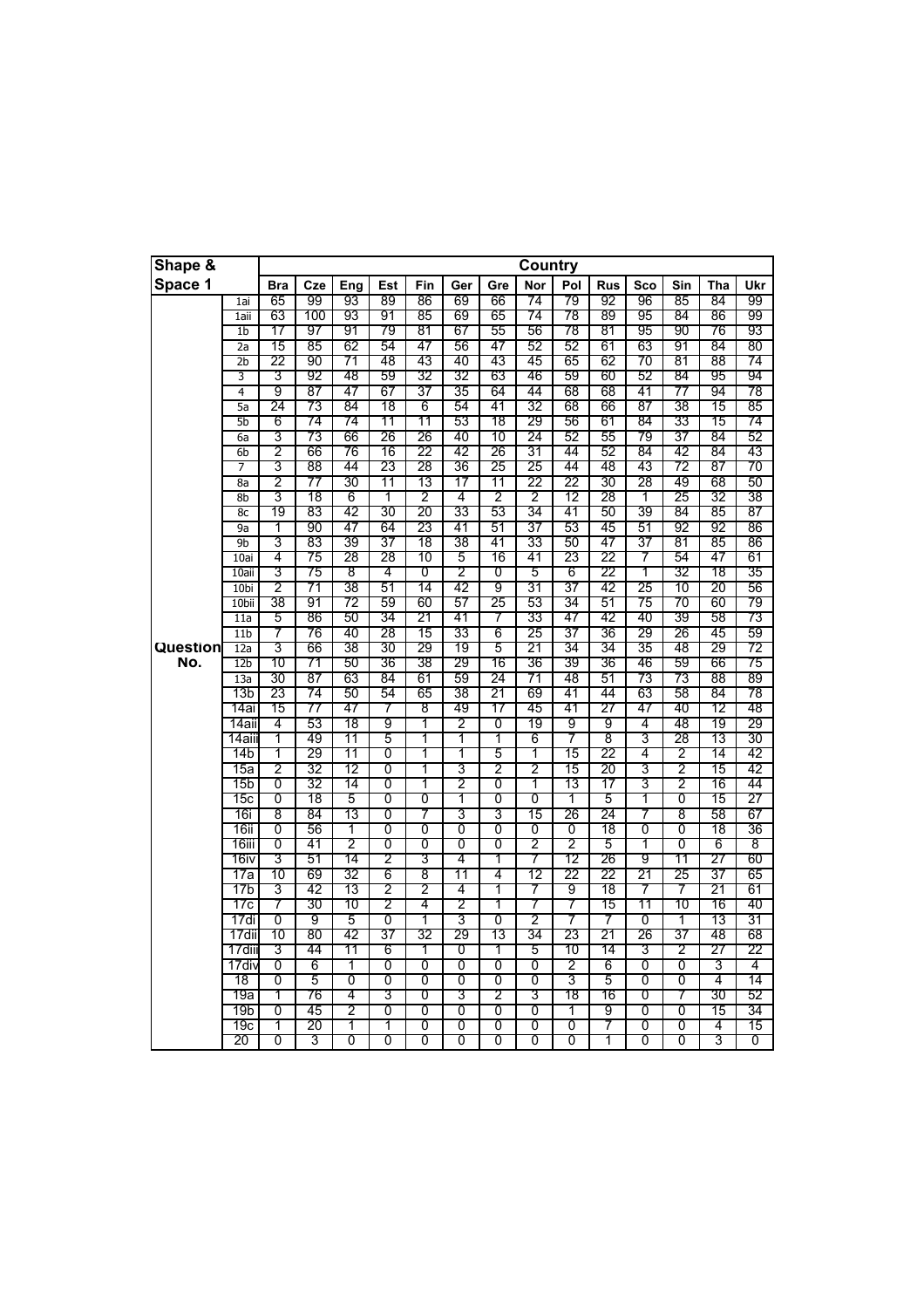| Shape &  |                                      |            |          |          |          |          |          |                | <b>Country</b> |          |          |            |          |          |          |          |
|----------|--------------------------------------|------------|----------|----------|----------|----------|----------|----------------|----------------|----------|----------|------------|----------|----------|----------|----------|
| Space 2  |                                      | <b>Bra</b> | Cze      | Eng      | Est      | Fin      | Ger      | Gre            | Hun            | Nor      | Pol      | <b>Rus</b> | Sco      | Sin      | Tha      | Ukr      |
|          | 1ai                                  | 81         | 99       | 97       | 98       | 93       | 93       | 87             | 96             | 93       | 97       | 99         | 97       | 96       | 96       | 100      |
|          | 1aii                                 | 80         | 100      | 97       | 98       | 93       | 93       | 87             | 93             | 92       | 97       | 100        | 97       | 96       | 96       | 100      |
|          | 1 <sub>b</sub>                       | 48         | 99       | 94       | 92       | 91       | 91       | 71             | 91             | 86       | 90       | 98         | 97       | 91       | 78       | 96       |
|          | $\overline{2a}$                      | 30         | 94       | 76       | 72       | 68       | 72       | 61             | 49             | 67       | 75       | 71         | 78       | 92       | 89       | 78       |
|          | $\overline{2b}$                      | 24         | 97       | 76       | 60       | 64       | 60       | 59             | 54             | 59       | 78       | 82         | 78       | 84       | 94       | 76       |
|          | 3                                    | 30         | 93       | 58       | 69       | 48       | 44       | 75             | 77             | 46       | 69       | 78         | 63       | 83       | 91       | 90       |
|          | $\overline{4}$                       | 24         | 92       | 62       | 83       | 51       | 51       | 77             | 64             | 70       | 78       | 48         | 68       | 64       | 94       | 79       |
|          | 5a                                   | 28         | 85       | 85       | 16       | 25       | 64       | 69             | 76             | 37       | 83       | 73         | 89       | 67       | 57       | 60       |
|          | 5 <sub>b</sub>                       | 3          | 85       | 81       | 14       | 8        | 63       | 55             | 66             | 28       | 76       | 75         | 86       | 54       | 51       | 58       |
|          | 6a                                   | 5          | 84       | 70       | 11       | 18       | 45       | 45             | 66             | 25       | 71       | 71         | 74       | 58       | 55       | 47       |
|          | 6 <sub>b</sub>                       | 8          | 80       | 74       | 19       | 29       | 60       | 44             | 83             | 32       | 70       | 73         | 79       | 57       | 89       | 46       |
|          | 7                                    | 6          | 93       | 60       | 47       | 51       | 55       | 41             | 52             | 59       | 61       | 63         | 67       | 81       | 91       | 68       |
|          | 8a                                   | 7          | 84       | 40       | 20       | 31       | 33       | 17             | 40             | 41       | 43       | 39         | 41       | 57       | 72       | 50       |
|          | 8 <sub>b</sub>                       | 14         | 28       | 12       | 8        | 5        | 6        | 6              | 15             | 4        | 11       | 30         | 2        | 25       | 48       | 31       |
|          | 8c                                   | 23         | 91       | 52       | 50       | 33       | 38       | 65             | 59             | 38       | 67       | 72         | 56       | 85       | 94       | 91       |
|          | 9a                                   | 18         | 99       | 70       | 70       | 59       | 70       | 72             | 78             | 55       | 82       | 78         | 80       | 92       | 97       | 91       |
|          | 9b                                   | 5          | 92       | 57       | 49       | 42       | 55       | 59             | 71             | 45       | 74       | 76         | 63       | 84       | 94       | 85       |
|          | 10ai                                 | 4          | 87       | 49       | 21       | 12       | 25       | 36             | 45             | 54       | 39       | 56<br>33   | 47<br>11 | 47       | 37       | 73       |
|          | 10ai                                 | 3          | 82       | 18       | 8        | 2        | 6        | 8              | 43             | 20       | 27       |            | 40       | 43<br>50 | 32       | 54       |
|          | 10 <sub>bi</sub><br>10 <sub>bi</sub> | 8<br>43    | 85<br>92 | 51<br>80 | 62<br>68 | 28<br>69 | 59<br>70 | 34<br>49       | 75<br>79       | 35<br>72 | 86<br>87 | 67<br>76   | 79       | 88       | 36<br>64 | 62<br>87 |
|          | 11a                                  | 5          | 92       | 64       | 49       | 39       | 57       | 33             | 75             | 60       | 72       | 76         | 63       | 66       | 64       | 86       |
|          | 11 <sub>b</sub>                      | 6          | 84       | 54       | 41       | 29       | 49       | 27             | 62             | 44       | 72       | 64         | 51       | 54       | 55       | 74       |
| Question | 12a                                  | 11         | 86       | 54       | 43       | 37       | 34       | 12             | 45             | 31       | 56       | 54         | 53       | 71       | 44       | 66       |
| No.      | 12 <sub>b</sub>                      | 14         | 88       | 61       | 53       | 47       | 44       | 22             | 47             | 49       | 62       | 57         | 59       | 72       | 70       | 70       |
|          | 13a                                  | 21         | 91       | 71       | 75       | 74       | 76       | 36             | 74             | 73       | 74       | 79         | 76       | 78       | 91       | 96       |
|          | 13b                                  | 15         | 84       | 76       | 71       | 75       | 75       | 36             | 68             | 78       | 59       | 71         | 76       | 76       | 88       | 92       |
|          | 14ai                                 | 7          | 78       | 57       | 27       | 10       | 63       | 22             | 44             | 67       | 47       | 68         | 60       | 49       | 8        | 79       |
|          | 14aii                                | 3          | 78       | 34       | 32       | 7        | 19       | 14             | 28             | 37       | 28       | 44         | 25       | 47       | 6        | 45       |
|          | 14aiii                               | 3          | 63       | 24       | 21       | 4        | 13       | 5              | 22             | 20       | 19       | 34         | 17       | 38       | 13       | 43       |
|          | 14b                                  | 0          | 72       | 24       | 6        | 2        | 23       | 7              | 14             | 2        | 39       | 28         | 12       | 46       | 41       | 54       |
|          | 15a                                  | 0          | 74       | 21       | 6        | 1        | 24       | 6              | 15             | 1        | 38       | 28         | 12       | 47       | 40       | 53       |
|          | 15b                                  | 0          | 73       | 26       | 10       | 3        | 13       | 2              | 15             | 3        | 36       | 26         | 12       | 26       | 45       | 54       |
|          | 15с                                  | 1          | 55       | 14       | 3        | 1        | 6        | 1              | 5              | 1        | 22       | 13         | 4        | 17       | 31       | 43       |
|          | 16i                                  | 11         | 92       | 25       | 5        | 6        | 6        | 23             | 39             | 23       | 33       | 26         | 41       | 60       | 88       | 75       |
|          | 16ii                                 | 2          | 72       | 8        | 0        | 1        | 0        | 9              | 5              | 1        | 11       | 15         | 1        | 25       | 47       | 48       |
|          | 16iii                                | 1          | 68       | 11       | 0        | 0        | 0        | 4              | 5              | 1        | 7        | 8          | 1        | 31       | 11       | 29       |
|          | 16iv                                 | 3          | 75       | 23       | 10       | 6        | 16       | 6              | 51             | 9        | 26       | 21         | 12       | 27       | 35       | 60       |
|          | 17a                                  | 2          | 90       | 25       | 18       | 4        | 16       | 13             | 47             | 10       | 22       | 30         | 15       | 45       | 57       | 76       |
|          | 17b                                  | 3          | 90       | 41       | 10       | 12       | 21       | 5              | 39             | 19       | 30       | 32         | 28       | 47       | 62       | 67       |
|          | 17с                                  | 0          | 83       | 22       | 10       | 5        | 12       | 5              | 24             | 8        | 18       | 25         | 10       | 38       | 47       | 67       |
|          | 17di                                 | 1          | 34       | 18       | 2        | 1        | 28       | $\overline{0}$ | 25             | 11       | 27       | 15         | 4        | 28       | 43       | 45       |
|          | 17dii                                | 24         | 94       | 57       | 48       | 40       | 57       | 26             | 70             | 53       | 60       | 51         | 46       | 75       | 81       | 78       |
|          | 17diii                               | 1          | 75       | 29       | 15       | 3        | 11       | 10             | 20             | 16       | 34       | 37         | 13       | 35       | 55       | 50       |
|          | 17div                                | 0          | 33       | 4        | 0        | 0        | 2        | 0              | 3              | 1        | 6        | 2          | 0        | 1        | 2        | 8        |
|          | 18                                   | T          | 24       | 3        | T        | 0        | 3        | 0              | 5              | 1        | 14       | 8          | 0        | 8        | 24       | 18       |
|          | 19a                                  | 3          | 86       | 19       | 20       | 5        | 16       | 16             | 46             | 9        | 44       | 45         | 6        | 67       | 74       | 75       |
|          | 19b                                  | 2          | 73       | 16       | 8        | 0        | 6        | 4              | 29             | 2        | 21       | 22         | 1        | 61       | 56       | 52       |
|          | 19с                                  | 0          | 71       | 15       | 3        | 0        | 2        | 2              | 13             | 2        | 13       | 16         | 2        | 59       | 21       | 52       |
|          | 20                                   | 0          | 9        | 0        | 0        | 0        | 1        | 1              | 1              | 0        | 1        | 1          | 0        | 2        | 8        | 4        |